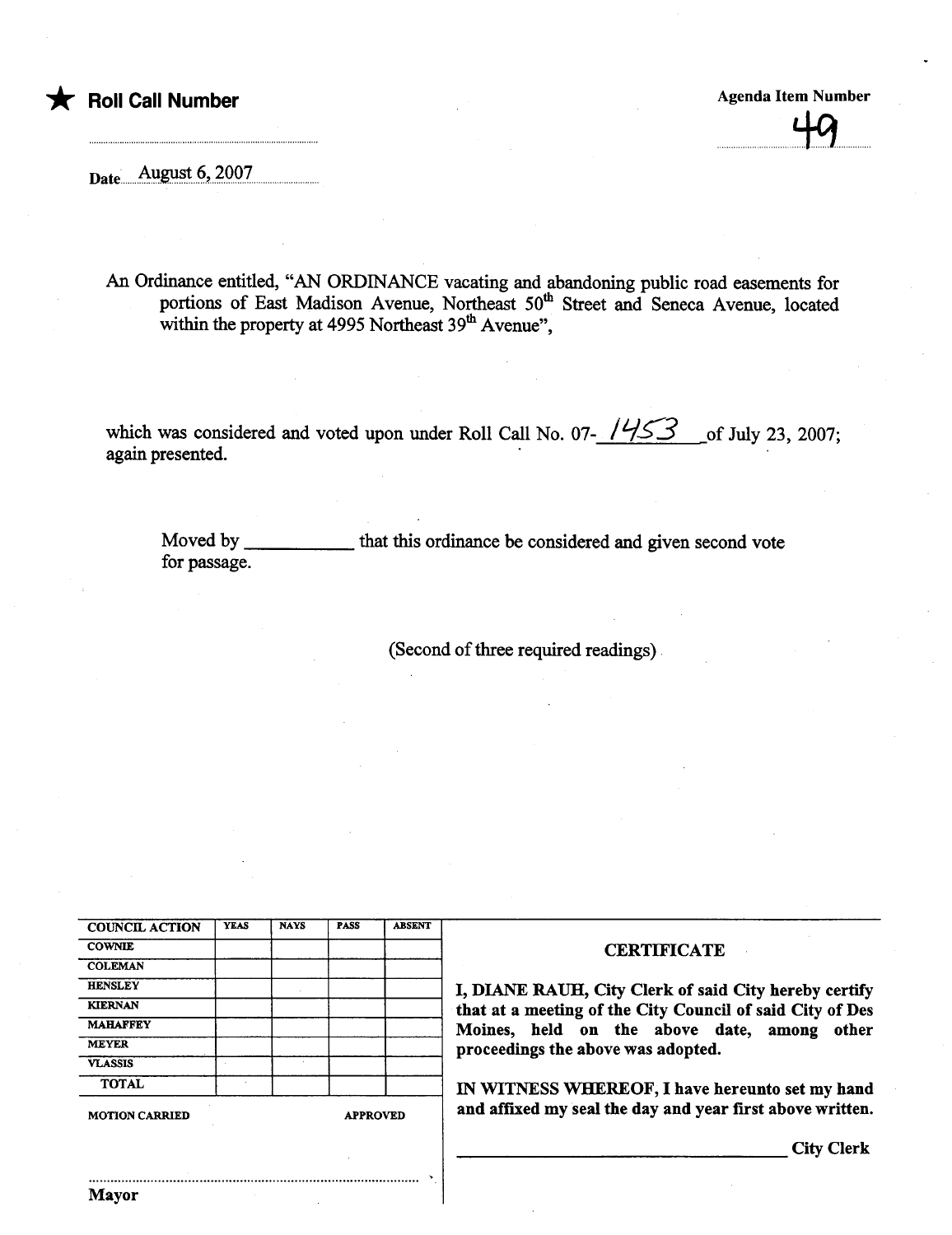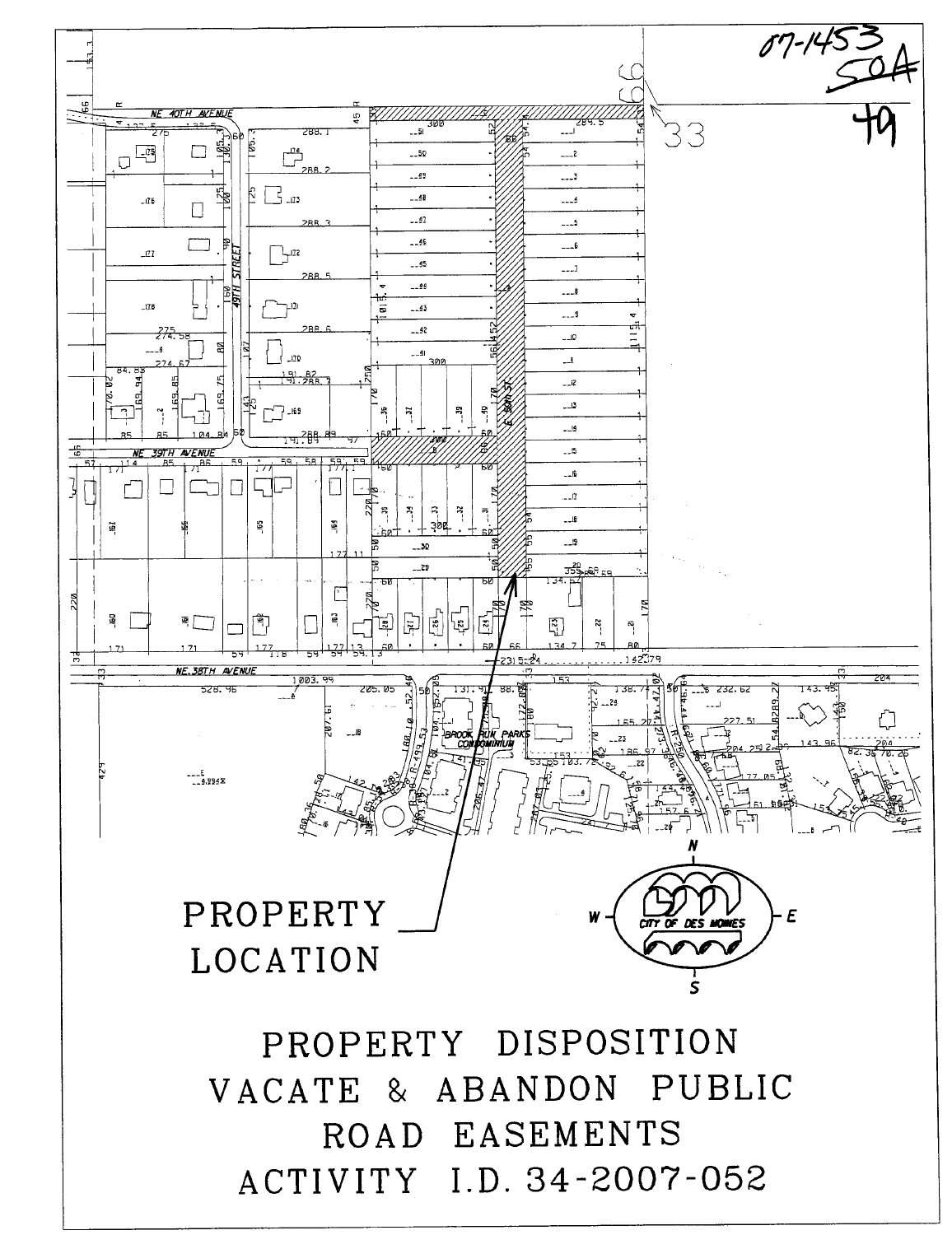0'/-/45 <del>~</del>  $-145$ <br> $504$ 49

Prepared by: Roger K. Brown. Assistant City Attorney. 400 Robert D. Ray Drive. Des Moines. Iowa 50320 (515) 283-4130

ORDINANCE NO.

AN ORDINANCE vacating and abandonig public road easements for portons of East Madison Avenue, Northeast  $50<sup>th</sup>$  Street and Seneca Avenue, located within the property at 4995 Northeast 39<sup>th</sup> Avenue.

WHEREAS, all prior requirements of law pertaining to the vacation of public right-of-way have been fully observed; and

WHEREAS, it is desirable that the public right-of-way herein described be vacated and abandoned;

NOW, THEREFORE, BE IT ORDAINED by the City Council of the City of Des Moines, Iowa:

Section 1. That public road easements for portions of East Madison Avenue, Northeast  $50<sup>th</sup>$ 

Street and Seneca Avenue, located within the property at 4995 Northeast 39<sup>th</sup> Avenue, more

ecifically described as follows, be and is hereby vacated and abandoned.

~<br>~<br>~

**BEVIEWEIVE** 

Lot A (except the South 170.0 feet) and Lots B and C, in Capitol Heights Plat 3, an Official Plat, all now included in and forming a part of the City of Des Moines, Polk County, Iowa.

~ Sec. 2. That the City Clerk is hereby authorized and directed to cause certified copies of this dinance and proof of publication thereof together with proof of publication of the notice of the public hearing on this matter to be properly filed in the office of the Recorder of Polk County, Iowa.